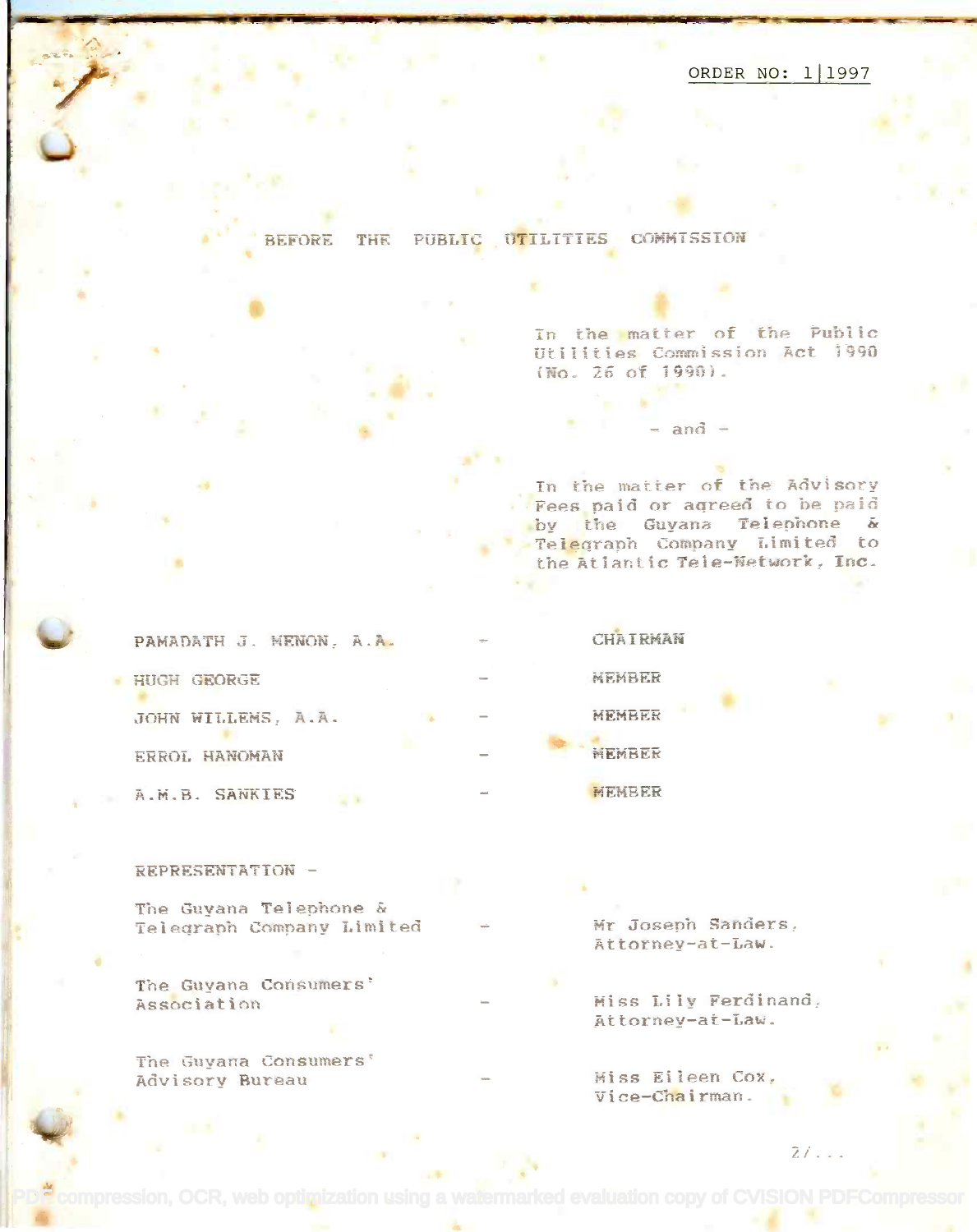## **BECTSTON**

Notice dated 2nd December, 1996, was given by the Secretary (aq.) of the Public Utilities Commission ("the PUC"), to the Guyana Telephone & Telegraph Company Limited ("GT&T"), the Guvana Consumers' Association. the Consumers' Advisory Bureau of Guyana and the general public under section 56(2) of the Public Utilities Commission Act 1990 (No. 26 of 1990) ("the PUC Act"), to the effect that a public hearing will be held on 12th December, 1996, commencing at 6:00 p.m. at the Ocean View International Hotel and Convention Centre, Liliendaal, Greater Georgetown, East Coast Demerara, to investigate various matters mentioned in the notice. One of the matters mentioned in the notice as the subject of investigation was -

> "the continuation of the payment of Advisory Fees by GT&T, a ioint venture company, to one of its shareholders, namely Atlantic Tele-Network Inc. ("ATN") notwithstanding the finding of the PUC in its decision dated 12th November. 1991, that it can find little justification for payment of the same to ATN".

A copy of the above notice is marked as Exhibit C1.

2. The above matter was, as stated in the above-mentioned notice. heard by the PUC on 12th December. 1996 and this decision deals only with the above matter. This matter had earlier been heard by the PUC in the public hearings consequent on a tariff notice filed by GT&T in April, 1991. The other matters mentioned in the aforesaid notice will be heard and dealt with separately.

inression. ●●R, web optimization using a watermarked evaluation copy of CVISION PDFCompressor

 $31...$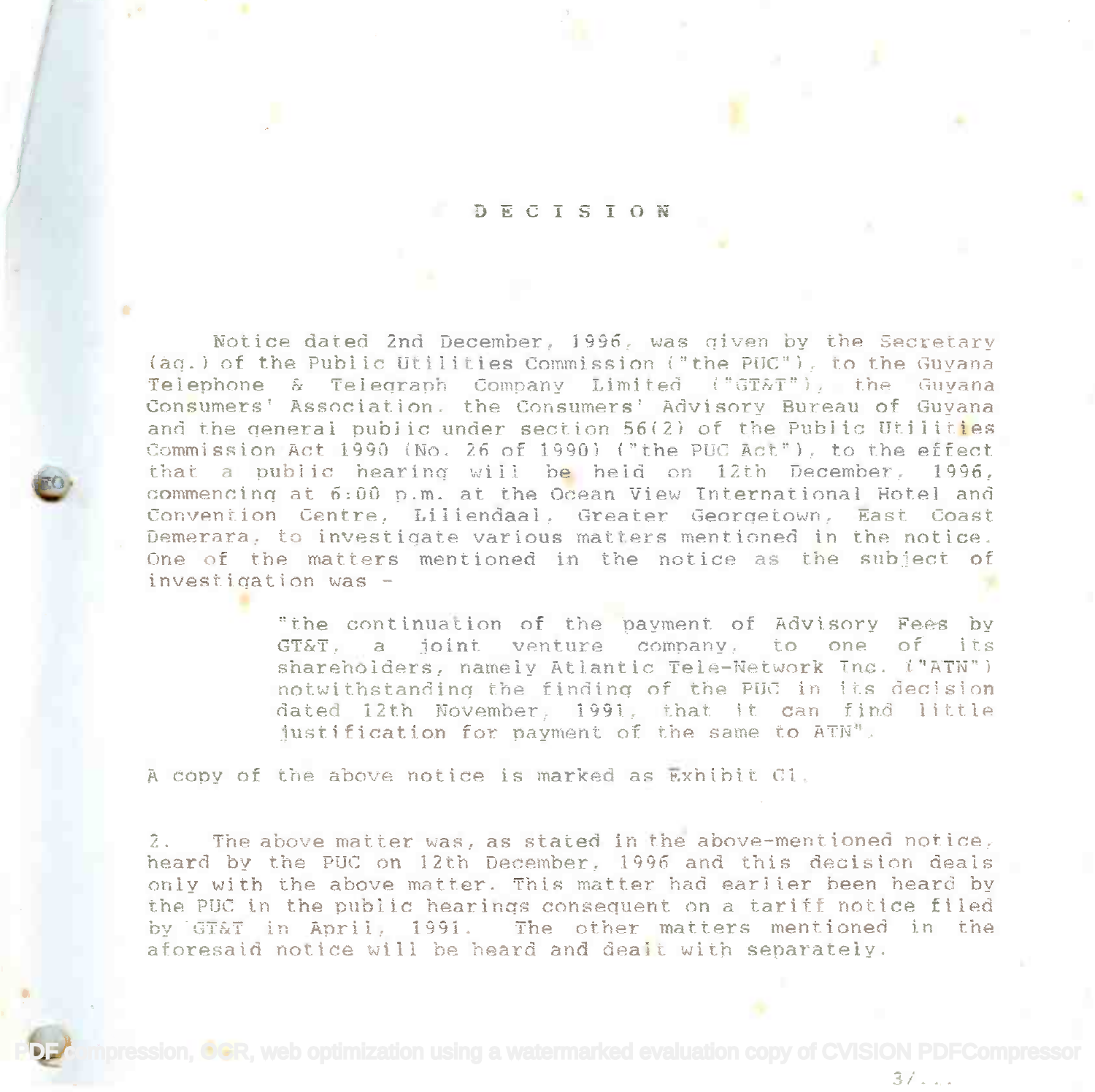3. The question for this decision arises from the earlier decision of this Commission dated 12th November, 1991, consequent dec~isi()n **of fflis l-:nmluissir}n** dnt~(l **tt.t,n** Nc~v·emher.r **19Q1." cc>nsAquent** on the tariff notice filed by GT&T on 15th April, 1991, to increase the rates for the services made available by it with effect from May 20, 1991. Section 35(1) of the PUC Act provides that -

> "For the purpose of determining the cost of providing any service by a public utility, so as to determine the rate a public UtliltV is entitled to demand and receive, the **<sup>a</sup> puhlic l,ltility is entitled to demand and receive! the** Commission shall have power and authority to investigate  $\alpha$  interest the shart have power and addribitity to investigate utility is justified or reasonable".

 $4.$  GT&T is jointly owned by the Government of Guyana ("the Government") and ATN. The Government owns 20% of the shares in GT&T and the ATN owns 80% of that. company. The expenditure in issue is the Advisory Fees paid and agreed to be paid by GT&T to issue is the Advisory Fees paid and aqreed to he naid hy GT&T to  $ATN$ . GT&T has not declared any dividend in its six years of' operations though it has paid  $G$3,555,064,918$  to ATN, one of its two shareholders, by calling it Advisory Fees. Anvi scyry Fees. up to September, 1996.

5. Ail the matters arising from the Tariff Notice filed by GT&T S. A 11 the matters arisinq from the Tariff Norlce fi len hy GT&T in April, 1991, have not been fully disposed of up to the date of in April **lqql! have not been fllliy disposed of up to the date of** this Order. For the purposes of this decision, it is not necessary to apportion blame; but the fact remains that the revision of rates to apportion blame; but the fact remains that the revision of rates to apportion brame, but the ract remains that the revision of rates<br>for calls to all countries applied for has not so far been finalised. By its decision dated 23rd December, 1991, the PUC, inter alia, ordered -

- <sup>#</sup>(1) The collection charges for telephone calls to the countries listed in the Annex to this Order **(Antiqua, Britain, Canada and the U.S.A.)** shall be as set out in the Annex. **as set (Jut in the Annex.**
- (2) The collection charges for all telephone calls to all other foreign destinations and for telex and telegram services to all foreign destinations shall remain unchanged." rerna i<sup>n</sup> llnc:hanqeo."

4/...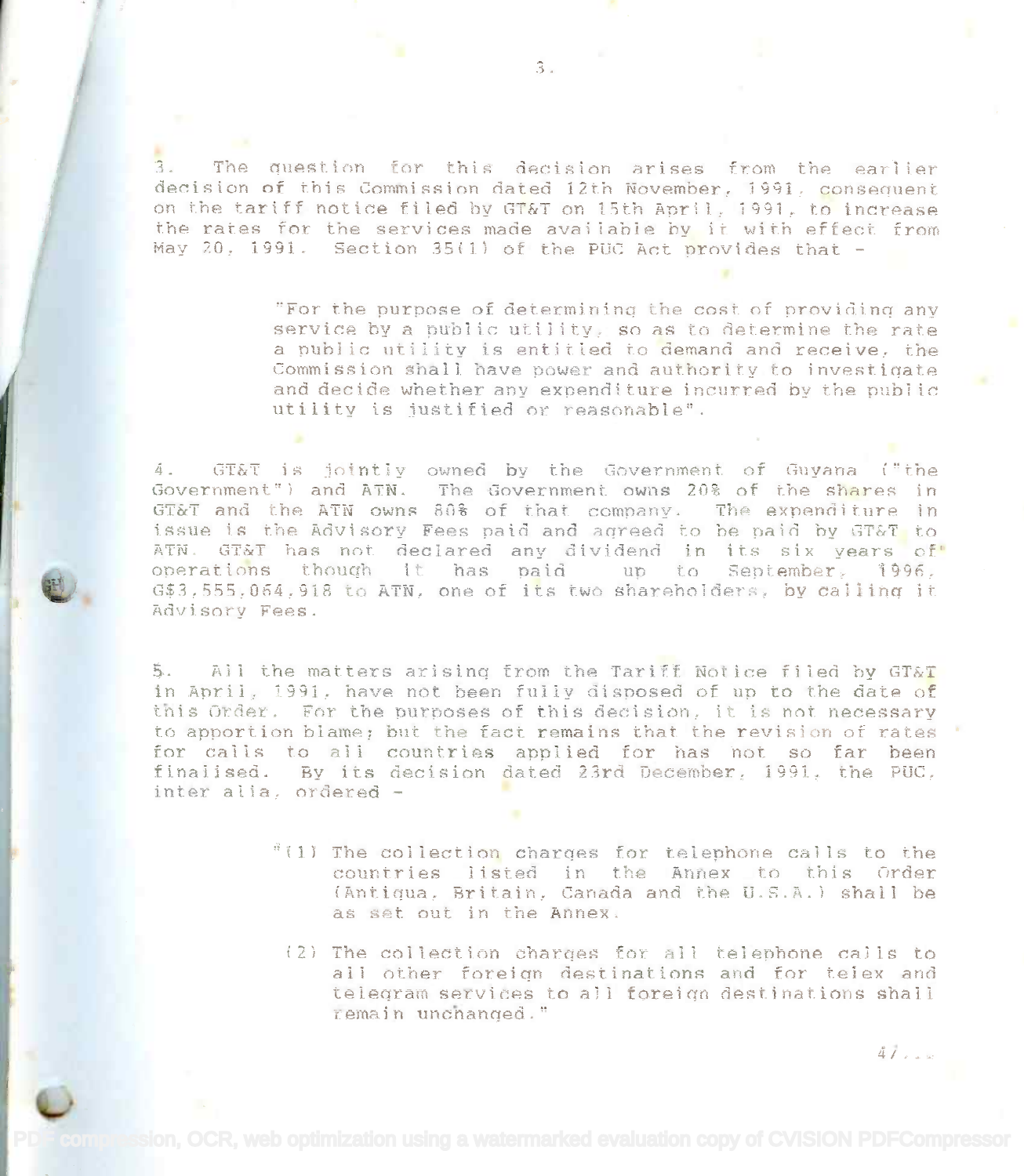6. By letter dated 20th August, 1993, GT&T requested a review of the PUC's decision denying the rates in respect of certain foreign destinations and submitted additional information for the PUC's consideration. The request for review sought increase in rates relating to 170 countries. However, the PUC, by its decision dated 21st January, 1994, granted only temporary increase in rates and that too only in respect of 83 countries.

7. By its decision dated 31st October, 1994, increase in rates requested for on account of the devaluation of the Guyana dollar in April, 1991, was agreed to by the PUC in respect of the abovementioned 83 countries. Final decision in respect of the remaining countries on the request for increase in rates consequent on the. devaluation of the Guyana dollar in April, 1991, is yet to be taken by the PUC.

8. Besides, the PUC is of the view that the pendency of a rate application is not a condition precedent for the exercise of the powers conferred on it by section 35(1) of the PUC Act, though in exercising the power conferred by that section the PUC is to be exerciantly the power conterted by that section the Foc is to be<br>quided by the impact the expenditure is likely to have on the rate structure, particularly having regard, in the present case, to the minimum rate of return quaranteed to GT&T by the Agreement entered into between the Government and ATN on 18th June, 1990 ("Acquisition Agreement").

9. In this connection attention is also drawn to the following statement in the decision of the PUC dated 12th November, 1991, (Paqe 42) -

> "The Commission considers it necessary to undertake, in the near future, a special investigation into the Advisory Contract arrangements and unless satisfactory evidence can be qiven to justify the six per cent manaqement fees as bringing meaningful benefits to GT&T, management tees as bringing meaningtur benefits to Gial, have no alternative but to regard such payments as a gratuitous cash flow to ATN to be set off aaainst future profits for all rate fixing purposes. The Commission profits for all rate fixing purposes. The Commission<br>will also consider whether the agreement should be terminated or modified as necessary, to ensure that arrangements for advisory services are conducted on an arms length basis." arms ienq'h basis.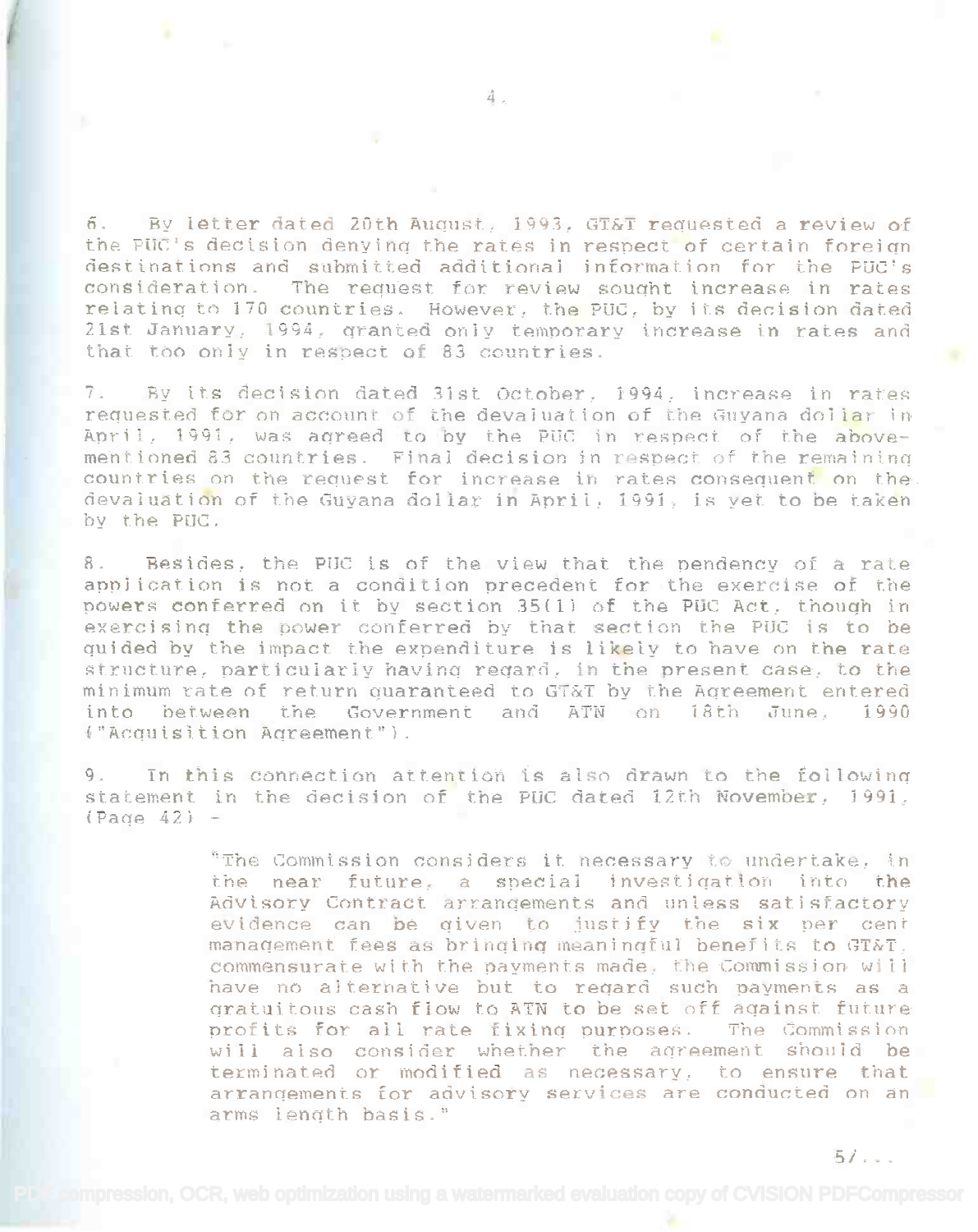10. A copy of the report submitted by the Financial Analyst of the PUC regarding, inter alla, the Advisory Fees is marked as Exhibit C2. A copy of this report was forwarded to GT&T for its comments by the PUC along with letter dated 2nd December, 1996. A copy of the reply of the General Manager of GT&T, dated 6th December, 1996, offering GT&T's comments on Exhibit C2 report is hereby marked as Exhibit  $\texttt{C3.}$  Copies of the documents referred to in the reply, namely, the Acquisition Agreement, a letter dated 16th January, 1991, by the then Deputy Prime Minister W.H. Parris, Legal Opinion dated 28th January, 1901, by the then Solicitor General Julian C. Nurse, S.C., the Advisory Contract dated 28th January, 1991, between GT&T & ATN, resolution of the Board of Directors of GT&T between dial a Ain, respitation of the Board of Birectors of Giar<br>dated 28th January, 1991, the order of the High Court, dated 3rd Auqust, 1995, are respectively marked as Exhibits C4, C5, C6, C7, O<sub>1</sub> C8 and C9. The PUC has not been able to trace any resolution approving the Advisory Contract unanimously adopted allegedly at a meeting of the Board of Directors of GT&T on 18th January, 1991.

11. The Financial Analyst of the PUC has subsequently submitted to Its the Financial Analyst of the Fut has subsequently submitted to<br>its Chairman on 23rd December, 1996, a report, after further verification of the Advisory Fees paid by GT&T to ATN from 1991 up to September, 1996. The amount of Advisory Fees actually paid to ATN during that period, by GT&T, comes to \$3,555,064,918. A copy of the above report is hereby marked as Exhibit C10.

12. Exhibit C7 Advisory Contract, referred to above is scught to be justified on the basis of para. 6.10 of Exhibit C4 Acquisition be justified on the Dasis Of para: 0.10 Of Exhibit C4 Acquisition<br>Agreement. Para 6.10 of the Acquisition Agreement reads -

> "Management Services - where  $\vec{\sigma}$  . Thas engaged ATN or any of its subsidiaries to render any management services, or its subsidiaries to render any management services,<br>GT&T shall pay fees in foreign currency in such amounts as the Board of Directors of GT&T shall approve and the repatriation of such fees to the United States of America shall not be subject to currency restrictions, withholding taxes, or any other taxation by the Government.<sup>"</sup>

mpression, OCR, web optimization using a watermarked evaluation copy of CVISION PDFCompressor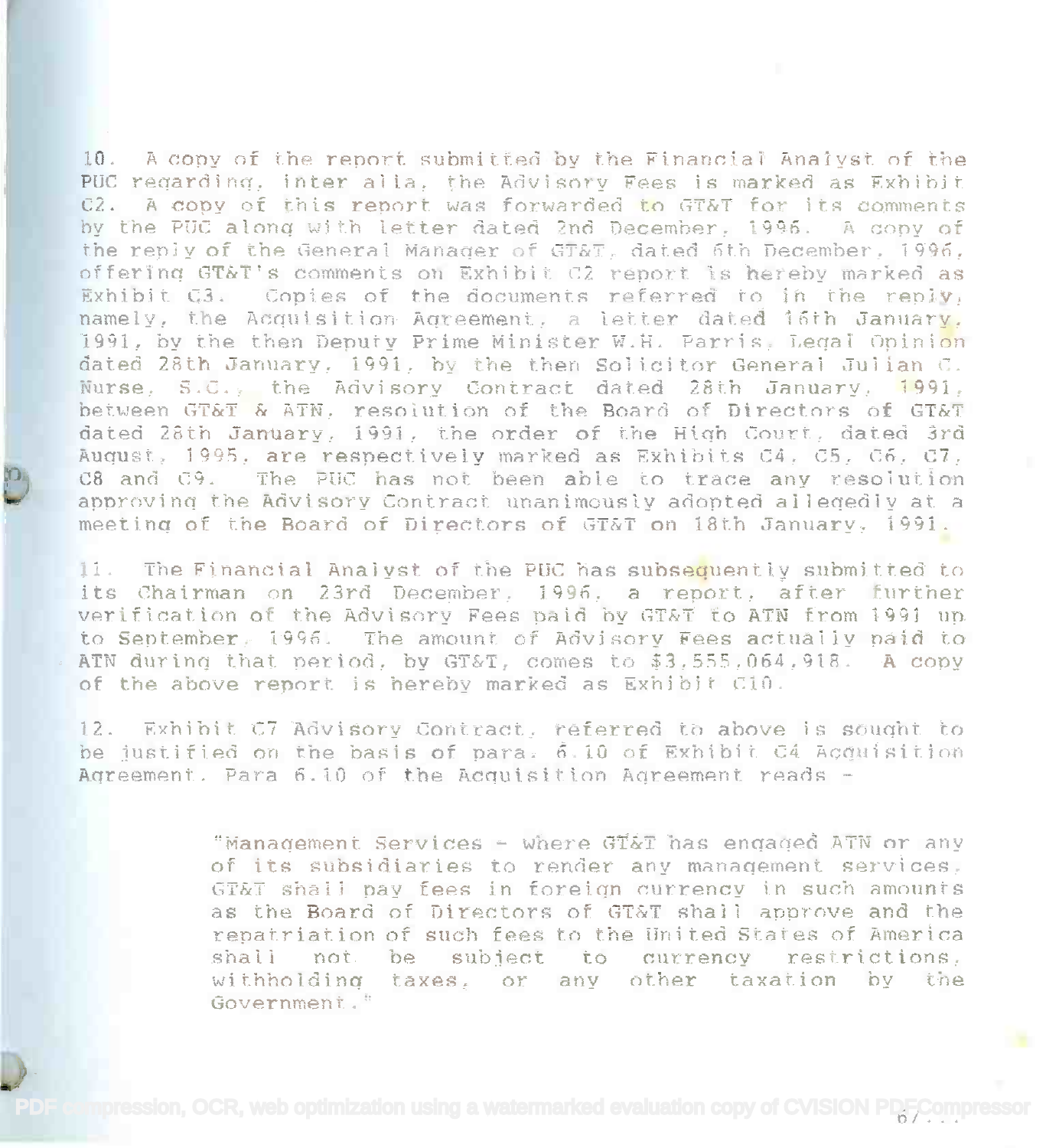13. Para 6.10 of the Acquisition Agreement refers to management 13. Faid 0.10 Of the Adguisition Agreement ieters to management which are different from advisory services. As may be seen from which are different from advisory services. As may be seen from that contract to GT&T is mainly providing information, or advisory in nature. Besides, under Section 2 of the Advisory Contract, GT&T  $n = 5$  **pay** ATN, in addition to a monthly fee for the advisory nas to pay Arny in addition to a monthly lee for the duvisory<br>services rendered to GT&T, in the amount of 6% of GT&T's total operating revenues, the following amounts np~rafinq **revenlleR! the fal iowinq** RmOtlnt~ -

- $(1)$  To reimburse ATN, or any of its affiliates, for the salaries and expenses of any employee (including the usual overhead chargeable in such cases), and for any materials used by such employees, (i) in cases where such employees are supplied to GT&T as contemplated by section 1(c) hereof and (ii) in cases where it is necessary in carrying out ATM's obligations under this Agreement to send or maintain employees of ATN, either in Guyana or maintain smployees of hiny erundi in duyama of are habitually employed.
- (2) To reimburse ATN, or any of lis affiliates, for the fees and expenses of all attorneys, accountants, or other professionals as may be engaged by ATN, or any of its affiliates, from time to time, perform specific services for GT&T. it o

14. A copy of a document entitled "Options for Expansion" dated 8th January, 1996, submitted by GT&T to the Senior Legal Counsel of the PUC Mr Ashton Chase, is marked as Exhibit C11. In this document GT&T gives quite different reasons, than the reasons stated in the Advisory Contract, for the payment of the Advisory **stat.ed in the Arlvi snry C;ontract! for** AClvi sory Fees to ATN. These are -

> ATN quarantees all of GT&T's debt. ATN is  $\begin{array}{ccc} \frac{1}{2} & \frac{1}{2} & \frac{1}{2} & \frac{1}{2} \end{array}$ entitled to fees for such guarantees;

> > $77...$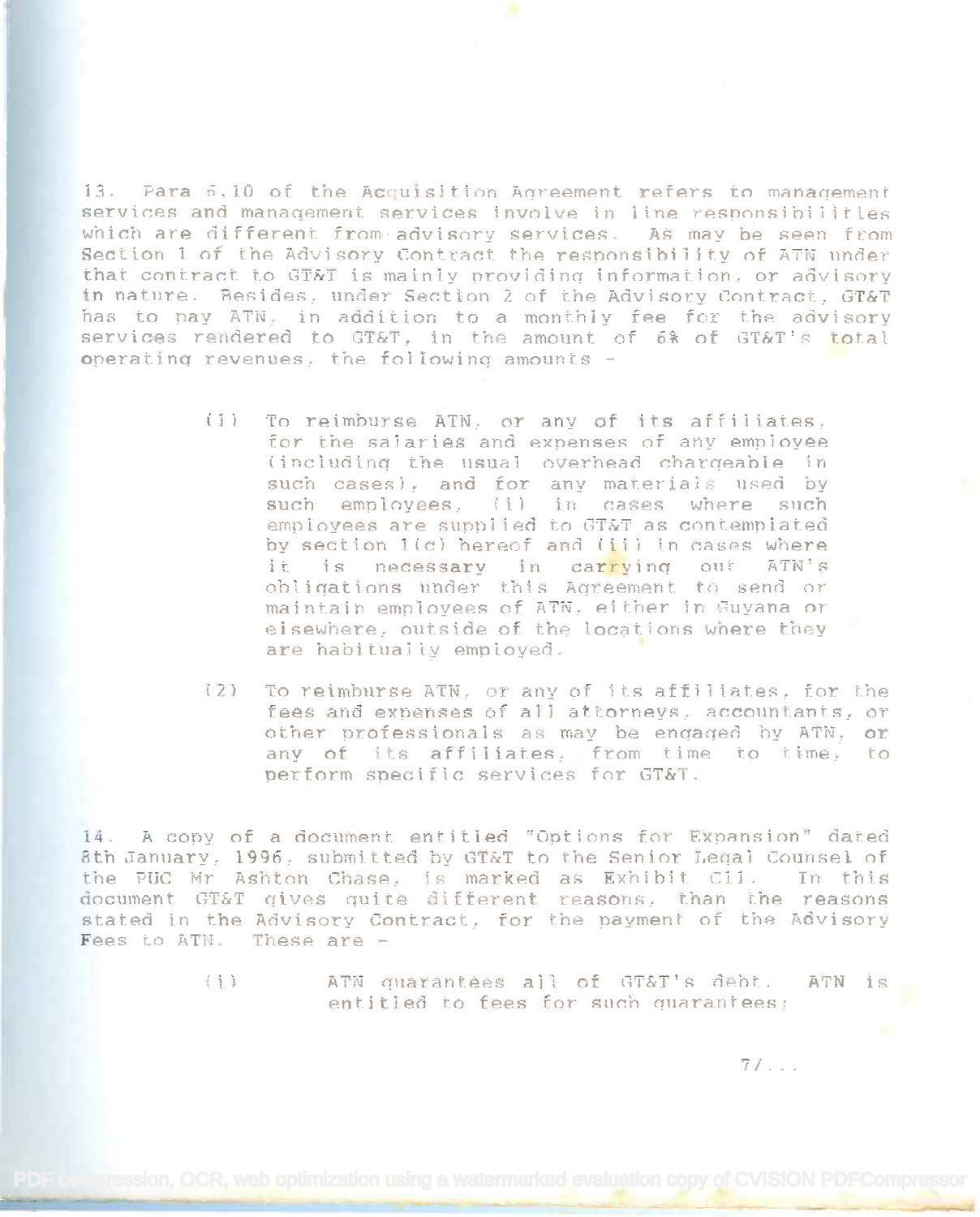$(i)$ ATN provides debt to GT&T at rates that are considerably better than GT&T could for has been able to) secure elsewhere:

 $\overline{7}$ .

- 41111 The audiotext business was explored and developed by ATN:
- $(iv)$ In addition to the above three items there is a general statement about ATN providing technical, managerial and some unspecified "other services" to GT&T.

15. But the following are important. In the Advisory Contract items (i) to (iii) mentioned in the previous paradraph are not stated as reasons for the paying of advisory fees by GT&T to ATN. Resides, for the provision of managerial and technical personnel by ATN, GT&T has to pay the cost separately. It is surprising that it is suggested that an additional payment is required to be made to the creditor as advisory fees in addition to the interest payable on the loan.

16. It could also be mentioned that if Mr Jeffrey J. Prosser, Mr Cornelus B. Prior or any other member of the Board of Directors of GT&T does any work for GT&T. ATN cannot charge any fees for that.

17, No evidence has been placed before us about any service provided by ATN to GT&T which would justify payment by GT&T of any fees to ATN. As pointed out by the PUC at page 39 of its decision dated 12th November. 1991. -

> "The six per cent fée bears no relation to services actually rendered. It is due and payable even if no service is provided in any particular month."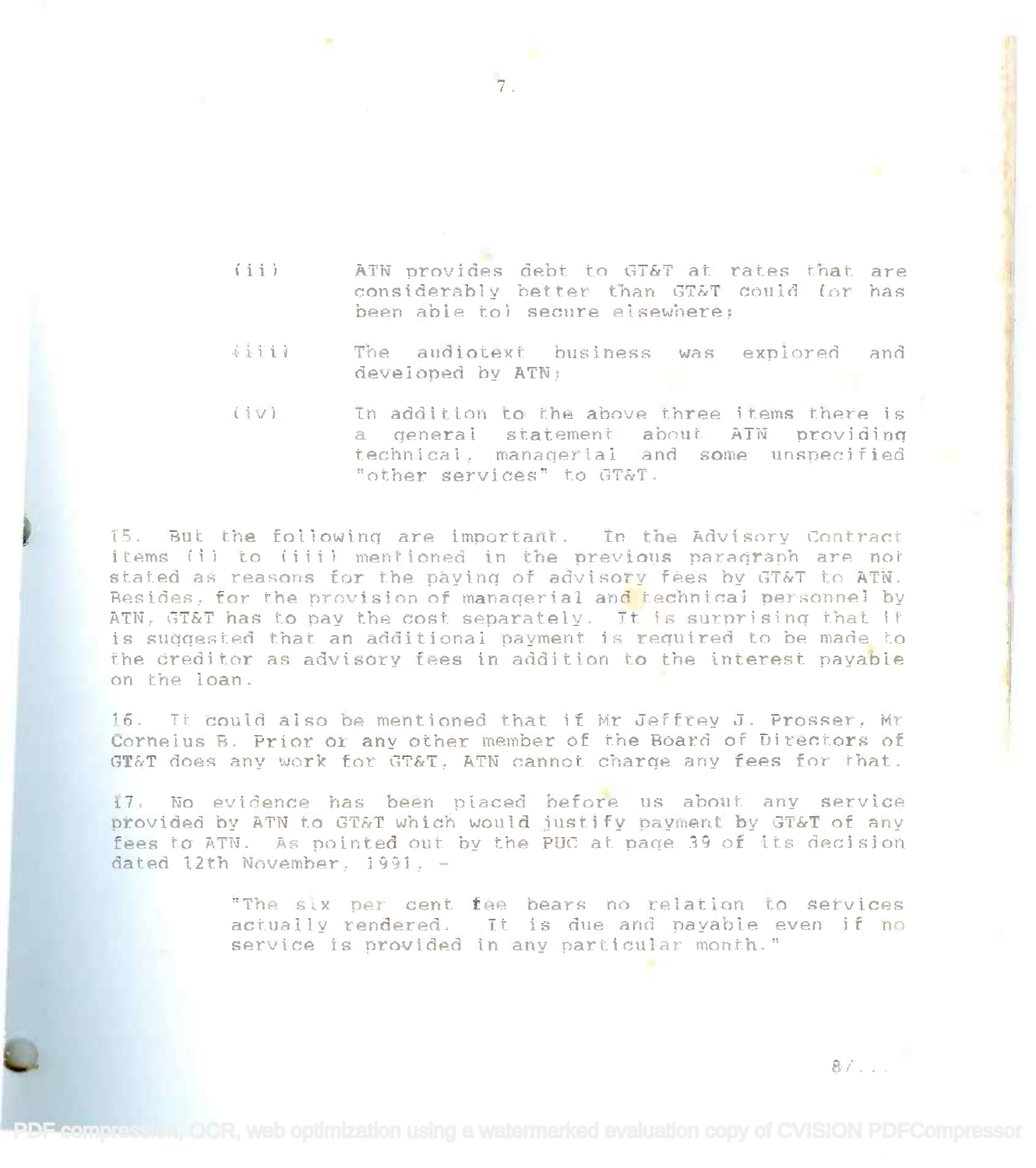18. The above decision has also pointed out, at page  $40. -$ 

"Pressed, on another occasion, to justify the six per  $\alpha$  cent advisory fees, Mr Kean ithe then General Manager of GT&T) replied that the objective was to improve the cash flow of the Company but he did not go on to say which **flow of the** (:om~")any **hllY. l1A f1id nr)l (!() (}n i-c) SCiV vJt11(:rl** company. it certainly cannot he the cash flow of GT&T since quite the opposite is the case. It can therefore since quite the opposite is the case. It can therefore

19. In Exhibit C3, letter dated 6th December, 1996, the General Manager of GT&T, relies on the following documents to support payment of the Advisory Fees under the Advisory Contract dated 28th January, 1991 -

- (i) Para. 6.10 of the Acquisition Agreement. This as has been dealt with before. aspect has been dealt with before.
- (ii) A resolution of GT&T's Board of Directors at a meeting on 18th January, 1991. We have not been able to see any such resolution. heen able to see any such resolution.
- Exhibit C5 letter written by the then Deputy  $(111)$ Prime Minister W.H. Parris. This letter is dated 16th January 1991, twelve days before the Advisory Contract was entered into and does not specifically deal with the Advisory Contract.
- (iv) Exhibit C6 letter dated 28th January. 1991, from the then Solicitor General Julian Nurse. Trom the then soricitor beneral outram warse.<br>This document also does not specifically deal. with the Advisory Contract.

 $9/222$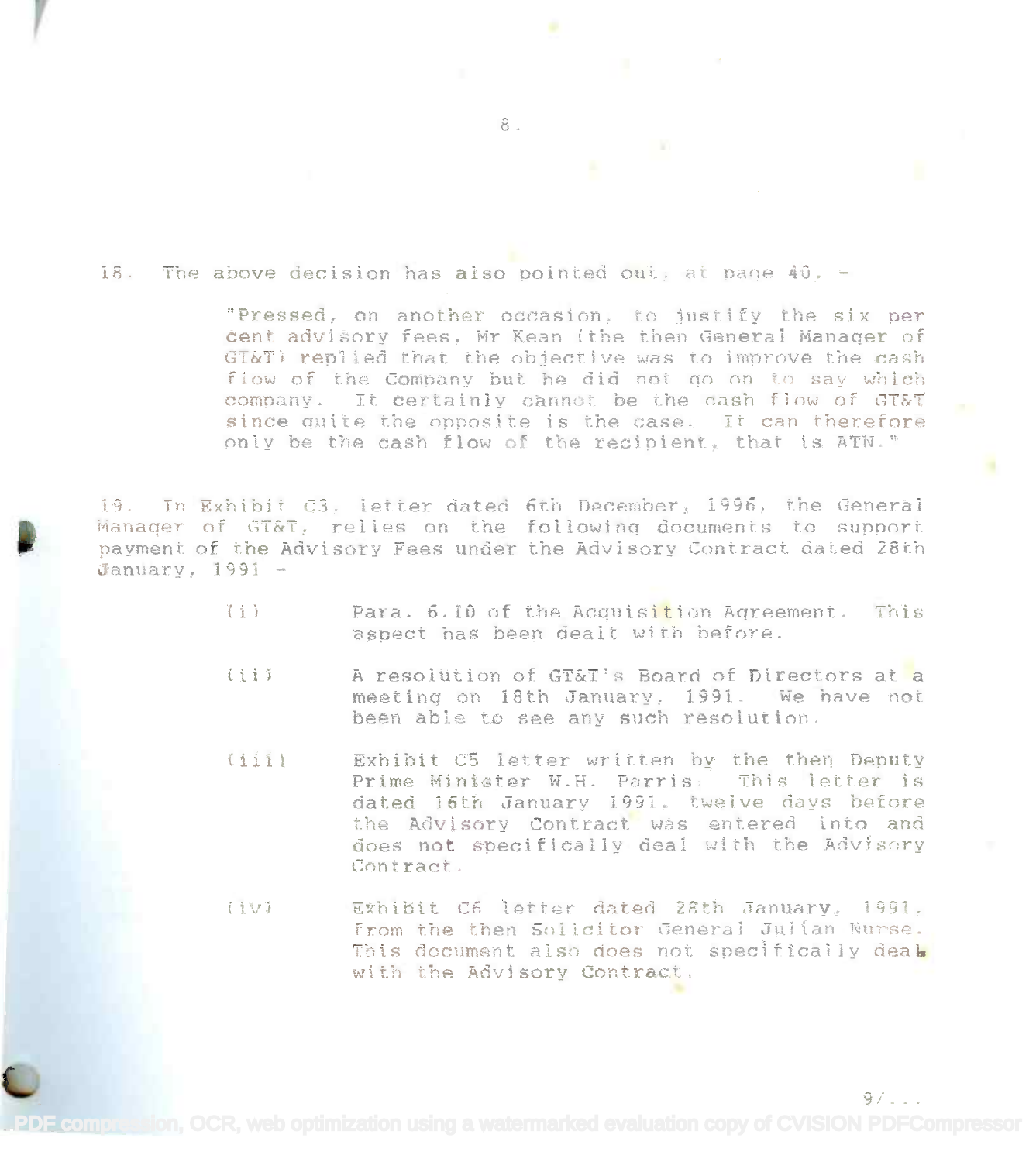イマン The Order of the High Court dated 3rd August. 1995, entered on ilth August. 1995, in Civil No. 4370 13 of 1994, from the Appeal assessment of GT&T by the Commissioner of Inland Revenue for the Assessment Year 1994. This Order does not deal with the Advisory Fees paid by GT&T to ATN.

20. We are firmly of the view that the PUC has the power and jurisdiction to determine whether the payment of the Advisory Fees by GT&T to ATN was justified, to decide whether ATN was entitled to receive any Advisory Fees from GT&T and if so what should be the amount. Our jurisdiction and powers in this regard are not restricted either by the Advisory Contract entered into between GT&T and ATN or any of the other documents referred to in the preceding paragraph.

 $\hat{\phi}$  .

21. In this connection it may also be pointed out that even after the amendment of section 22 of the PUC Act by the Public Utilities Commission (Amendment) Act 1994 (No. 14 of 1994), the new subsection (2a) inserted in that section by the aforesaid Amendment Act requires the PUC to take into account the provisions of any adreement only if it is an adreement between the Government and a public utility and that too only for the purposes of sections 26(2), 29 and 33 and the proviso to section 65(1) of the PUC Act, and not for the purposes of section 35(1) of that Act, which is the relevant provision for the present purposes.

22. It may be of interest to point out here that in his letter of 6th December, 1996, the General Manager of GT&T has not referred to any service rendered by ATN to GT&T to justify the payment of the Advisory Fees. On the other hand, he emphasises -

> $"$ The Advisory Fees were an important part of the collateral for Northern Telecom's acquisition loan to ATN".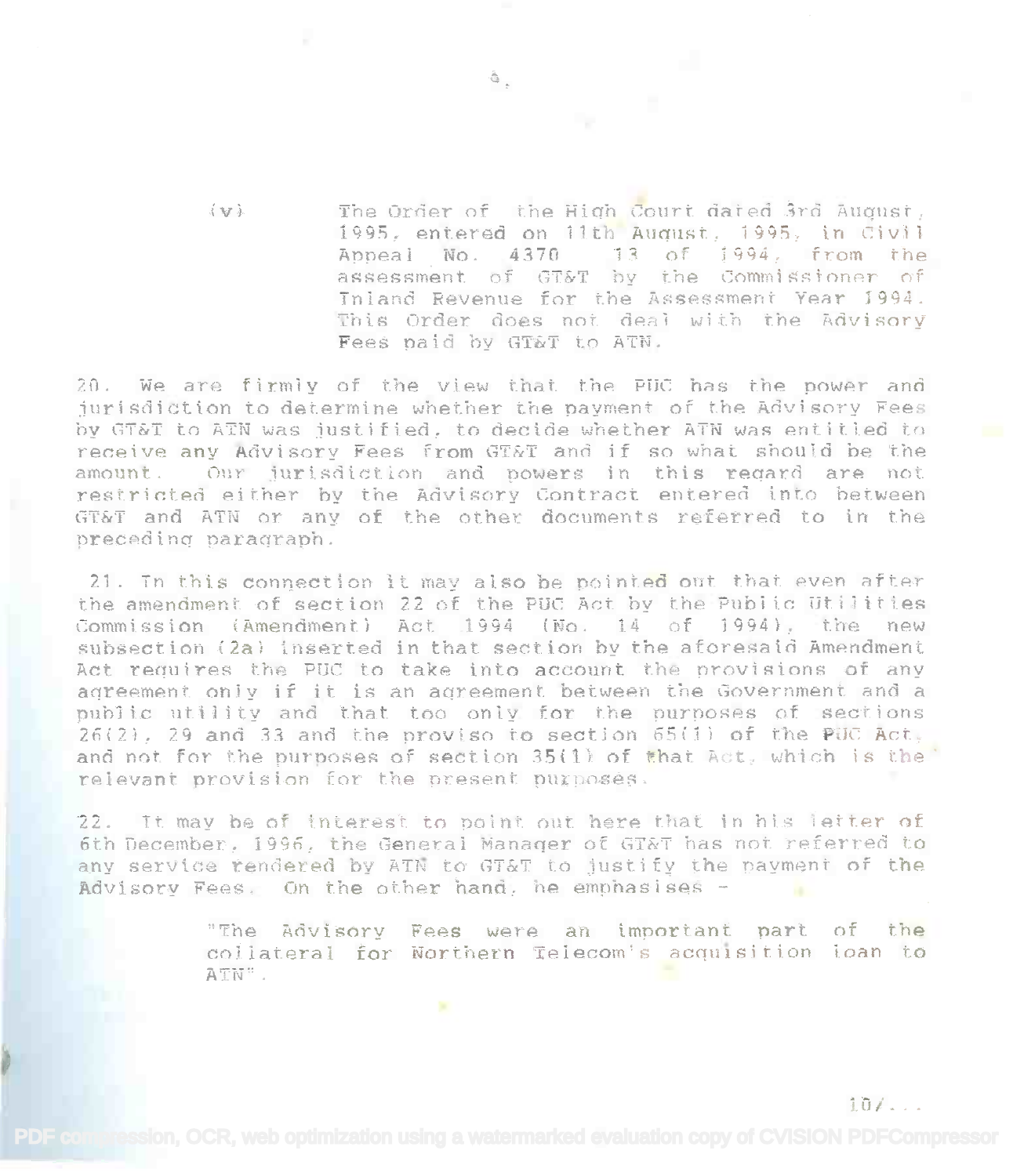The above statement has to be read in the context of the test imony referred to in para 18 above by the then General Manager of GT&T, in the proceedings before this Commission, consequent on the Tariff Notice filed by GT&T in April, 1991, to the effect that the purpose of the Advisory Fees was to improve the cash flow of ATN. We are of the view that the position taken by the present General Manager of GT&T, as regards the purpose of the Advisory Fees, is consistent with the position taken by the then General Manager of GT&T, Mr Kean, in the 1991 Tariff Proceedings. It is clear as this Commission held in its decision on 12th November, 1991, as regards the advisory fees -

> "The six per cent fees bear no relation to service actually rendered. It is due and payable even if no service is provided in any particular month."

23. In the course of his submissions the learned counsel for GT&T, Mr Joseph Sanders, questioned the PUC's jurisdiction to deal with the present matter on the basis of para. 6.10 of the Acquisition Aqreement, the consent of the Government Directors on the Board of Auteement, the consent of the dovernment birectors on the board of<br>GT&T as regards the level of Advisory Fees and the non-pendency of a rate issue. We have dealt with these matters in the precedinq paragraphs of this decision. For the reasons stated in those discussions we reject the above arguments of the learned counsel.

 $24.$  The learned counsel for GT&T also arqued  $\sim$ 

 $\degree$ In its decision in 1991 November, the Commission did not make any order concerning the Advisory Fees: it made a finding. put as we know, as lawyers, a finding is not findinq. Rut as we know, as lawyers, a findinq is not binding .............. One appeals against the substantive part of the order and so we did not take up the matter of the finding."

This arqument is answered by section 78(1) of the PUC Act which reads - reads -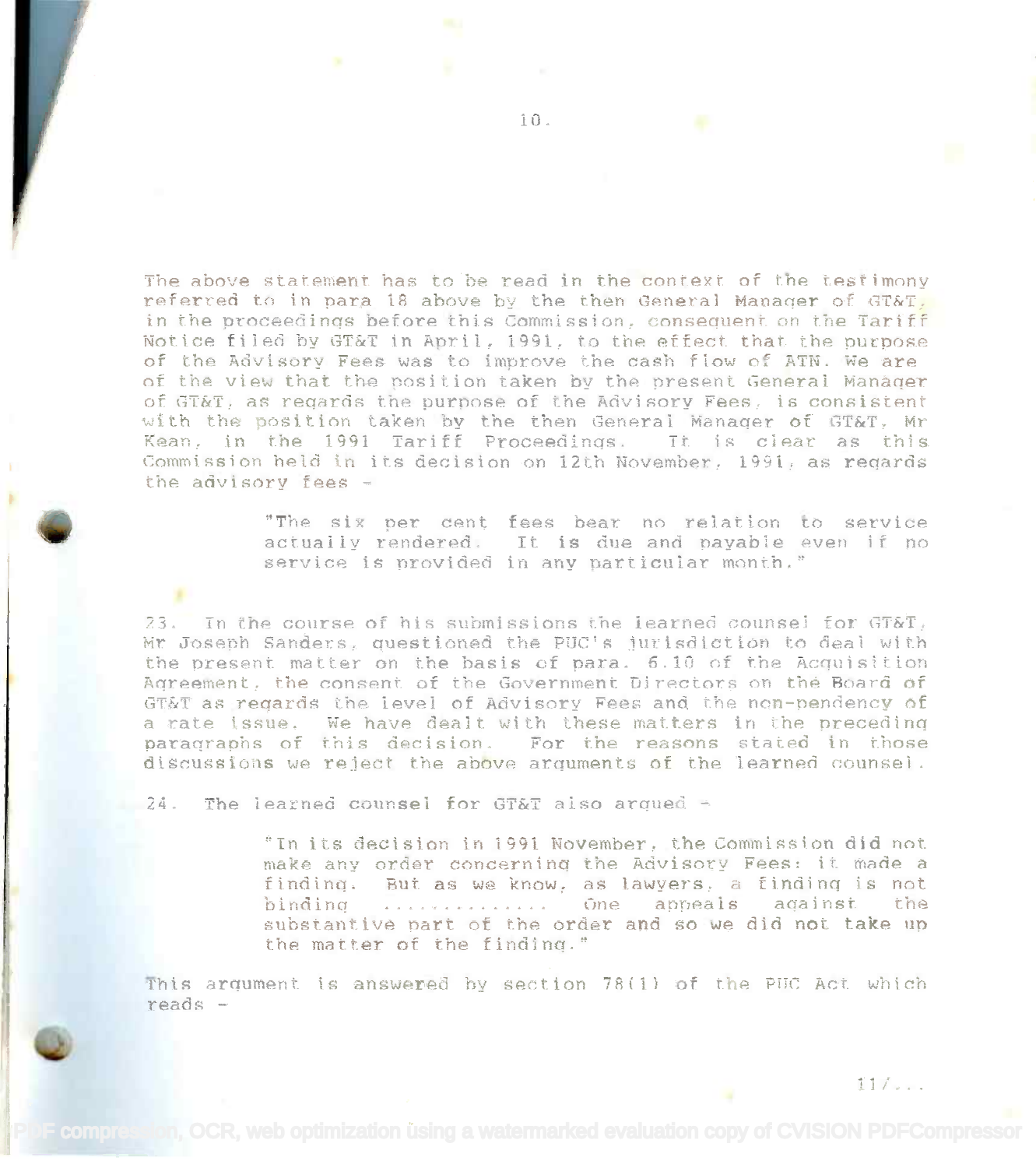The above statement has to be read in the context of the testimony referred to in para 18 above by the then General Manager of GT&T, in the proceedings before this Commission, consequent on the Tariff Notice filed by GT&T in April, 1991, to the effect that the purpose **of** the Advisory Fees was to improve the cash flow of ATN. We are of the view that the position taken by the present General Manager of GT&T, as regards the purpose of the Advisory Fees, is consistent with the position taken by the then General Manager of  $\text{GTAT}_i$  Mr  $Kean$ , in the 1991 Tariff Proceedings. It is clear as this Commission held in its decision on 12th November, 1991, as regards the advisory fees - the advisory fees -

10.

"The six per cent fees bear no relation to service "The six per cent fees bear no refation to service<br>actually rendered. It is due and payable even if no service is provided in any particular month."

 $23.$  In the course of his submissions the learned counsel for GT&T, Mr Joseph Sanders, questioned the PUC's jurisdiction to deal with the present matter on the basis of para. 6.10 of the Acquisition the present mercer on the Government Directors on the Board of diagrammatic, and is the level of Advisory Fees and the non-pendency of a rate issue. We have dealt with these matters in the preceding paragraphs of this decision. For the reasons stated in those discussions we reject the above arguments of the learned counsel.

24. The learned counsel for GT&T also arqued  $\pm$ 

 $^{\circ}$  In its decision in 1991 November. the Commission did not make any order concerning the Advisory Fees: it made a finding. But as we know, as lawyers, a finding is not binding Lie i no i one appeals against the substantive part of the order and so we did not take up the matter of the finding."

This arqument is answered by section 78(1) of the PUC Act which reads - reads -

エエアレレー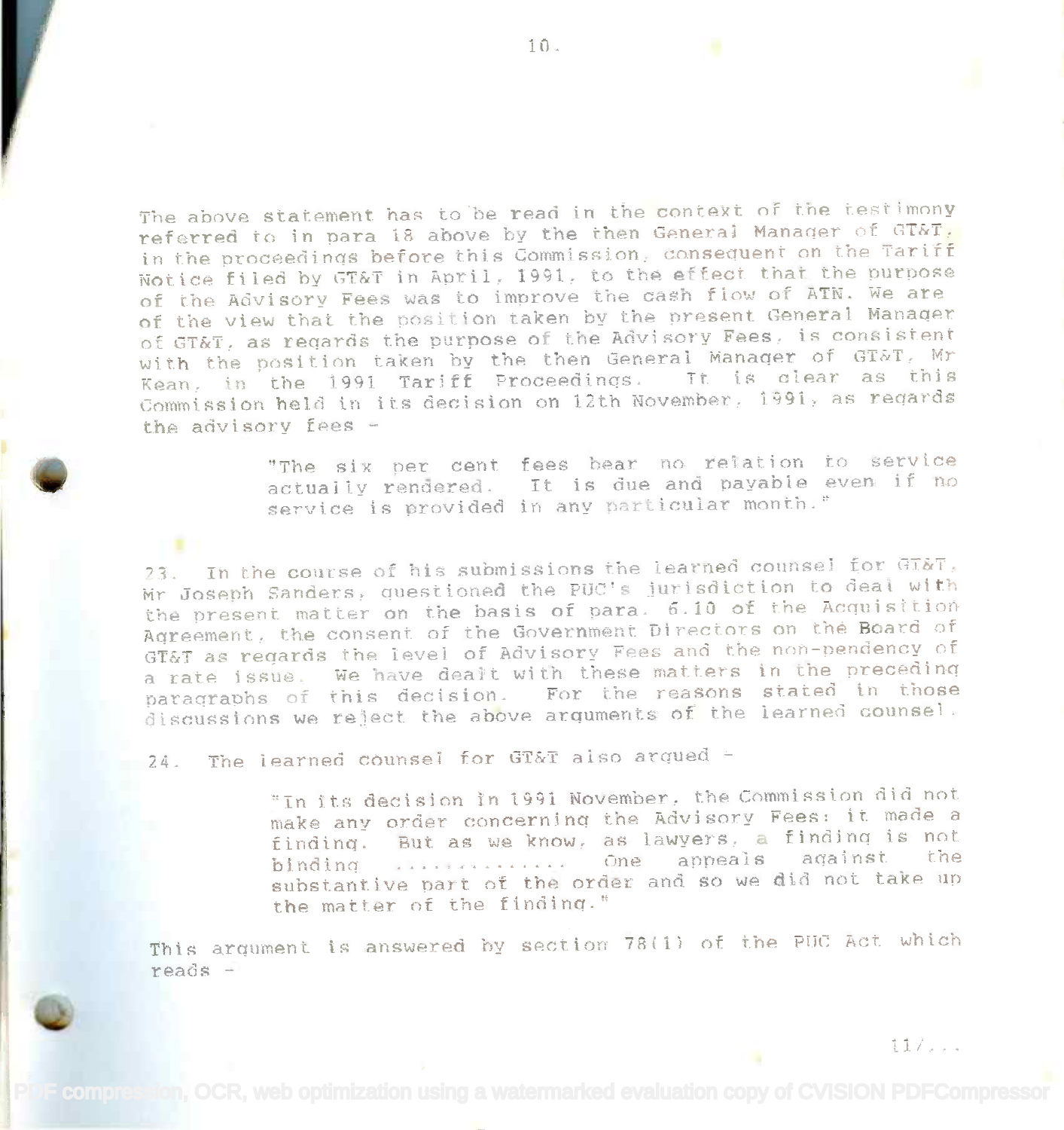$^*$ An appeal shall lie to the Court of Appeal from any final decision or order of the Commission."

It may, therefore, be seen that an appeal lies not only from a final order of the PUC, but from its decisions or findings as well. It, therefore, follows that it is wrong to say that a finding of this Commission, which is not incorporated as an order, is not binding on GT&T. <sup>h</sup>i**<sup>n</sup>(1 <sup>i</sup> <sup>n</sup> <sup>q</sup> ()<sup>n</sup> t-:; <sup>T</sup> &- <sup>T</sup> .**

25. The learned Counsel for GT&T also referred to the proposals made by GT&T in the document titled "Options for Expansion" (Exhibit C11). As regards Advisory Fees the proposal contained in this document is for ATN to agree to reduce to three per cent through January, 1998, the Advisory Fee on all revenues except those derived from cellular which would be dereaulated with grani. of a second license) and international lona distance. This document is relevant only for one purpose, namely that even GT&T and ATN are convinced that the Advisory Fees of six per cent of gross revenues is not justified.

26. To a specific query, by the Chairman of the PUC, whether he has anything to say on the merits, other than what the General Manager has said in his letter of 6th December, 1996, the learned counsel for GT&T categoricaily stated that he has nothing more to say. We may also quote the following from the transcript of the proceedings of the PUC at the public hearing on 12th December, 1996, referring to the decision of the PUC on 12th November, 1991,

"Chairman: Was there a finding to the effect that there was little justification for the payment of Advisory Fees?

 $127...$ 

 $\mathbf{1}$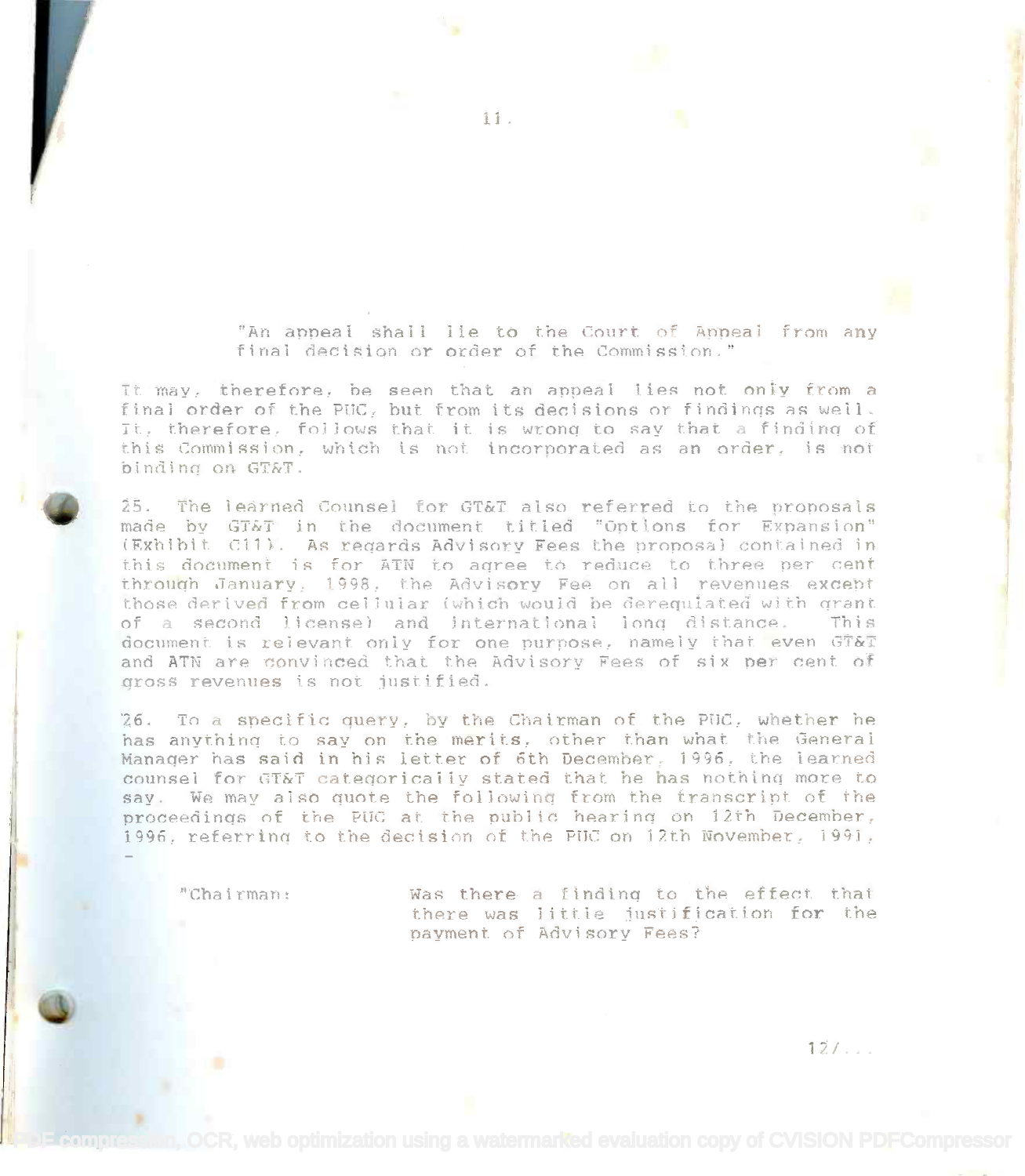Mr Sanders:

That indeed was the finding. The previous Commission said it in its findings and in its analysis - that there was little justification or it could find no satisfactory justification, but they made no order. They made no order that is my point".

As we have stated earlier, the PUC is of the view that the aroument that a finding or decision in any proceedings before it is not binding on a public utility, which is a party to the proceedings. unless recorded as an order, is quite untenable and the PUC relects it. This view of ours is consistent with the decision of Bollers J. in Khan V. Shaffieullah. (1963) BGLR 112.

27. Miss Lily Ferdinand. Legal Counsel for the Guyana Consumers' Association opposed the payment of Advisory Fees to ATN by GT&T. Miss Eileen Cox, representing the Consumers' Advisory Bureau of Guvana, did not find any need to add anything further.

28. In the light of the above discussions and findings, the PUC hereby orders -

## ORDER

子生主 After the date of this Order GT&T shall not nav to ATN any Advisory Fees, whether under the Advisory Contract referred to above (Exhibit C7) or otherwise, nor shall ATN receive any such Advisory Fees from GT&T without the prior approval of the PUC:

 $-12.$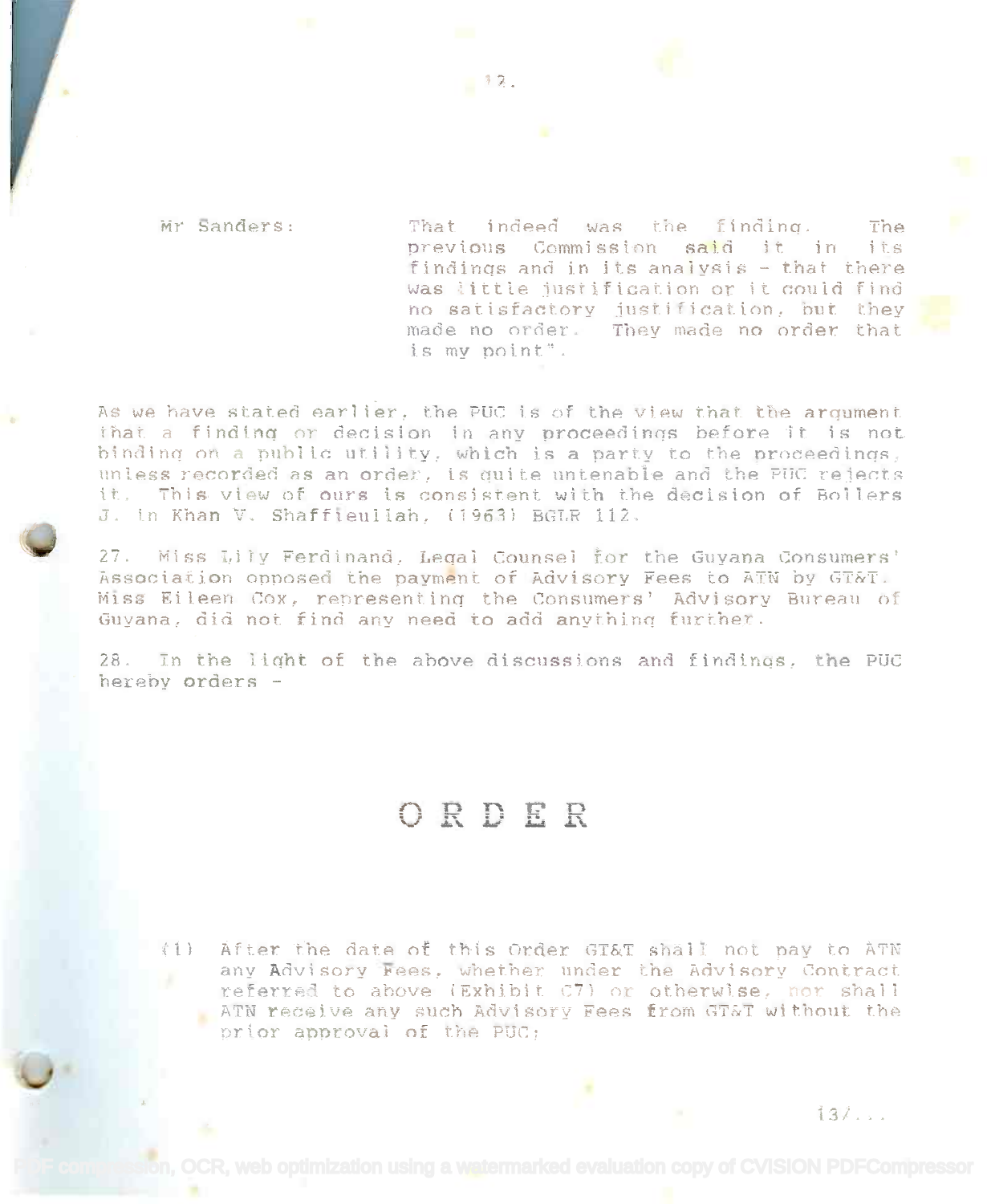- $(2)$ The entire amount of Advisory Fees paid by GT&T to ATN from January. 1991, upto and including the date of this Order was paid without any justification and shall be necovered by GT&T from ATN, and shall be refunded by ATN to GT&T, in three equal monthly instalments payable on or before the 31st January, 28th February and 31st March of 1997, with interest at the rate of 12% ner annum from the date of this Order, on the unpaid portion of the amount so recoverable by GT&T. The principal amount so recoverable by GT&T from ATN has been determined as \$3,555,064.918.00 from January, 1991, up to September, 1996.
- $(3)$ Notwithstanding what is ordered in Order No. (2) above. the two shareholders of GT&T, namely, the Government and AIN. may enter into any other arrangement, with the approval of the PUC, as to the method of repayment by ATN of the sums directed to be recovered by GT&T from ATN under that Order.
- $(4)$ Any arrangement as is referred to in Order No. (3) shall be entered into on or before 31st January, 1997, or within such further time as may be allowed by the PUC for good and sufficient reason, on application made therefor before the expiry of the said date; and the arrangement and compliance with the arrangement, shall be promptly reported to the PUC:

 $13.$ 

 $14/3...$